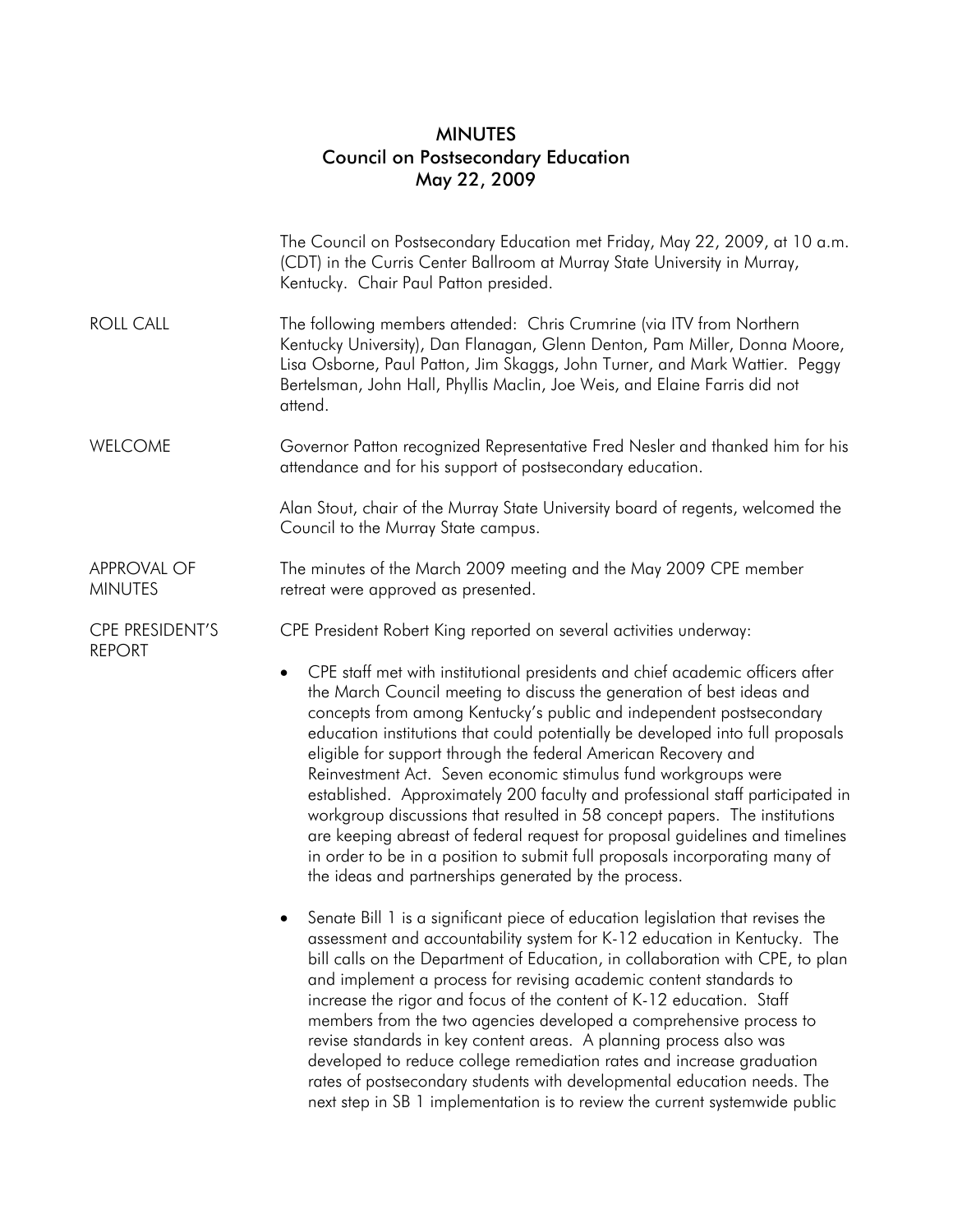postsecondary placement policy in English and mathematics and, working with institutional representatives and KDE, to determine whether revisions are needed in those content standards.

- Seven local P-16 councils successfully competed in an RFP process for sustainability funds available through CPE. Six grants have been awarded totaling \$80,350, ranging from \$7,500 to \$20,000 per council. Those councils span the state and include collaborative efforts between school systems, business and industry, and two- and four-year institutions. In response to the needs of local councils for resources pertaining to college readiness, adult learning, transfer issues, and new content standards, staff plans to provide a number of informational sessions to be hosted regionally across the state in 2009-10.
- The Council staff reviewed a basic timeline of the 2010-12 budget development process with Council members at the retreat a few weeks ago. A more detailed timeline is being developed and reviewed with the institutions. Council staff intends to have a draft of the recommendation by the September Council meeting with action on the budget in November. With the desire to approach the Governor and the General Assembly with a unified request, it was recommended by the presidents that a "points of consensus" document be drafted and signed by all presidents. This document would highlight basic institutional funding priorities regarding the distribution of new General Fund dollars and capital projects. Throughout the budget development process, Council staff will work closely with institutional representatives and the Budget Development Work Group chaired by Dan Flanagan to keep key constituents informed. Due to the ongoing uncertainty of the state's budget and fiscal condition for 2009-10 and beyond, it is still too early to know how Kentucky's public postsecondary institutions will benefit from the \$533 million in federal stimulus State Fiscal Stabilization Funds available for K-12 and postsecondary education in Kentucky. About a dozen states have applied for these funds and it appears, on average, approximately 80 percent of the education funds are being distributed to K-12 and 20 percent to postsecondary education. Council staff continues to coordinate with the Governor's Office and the State Budget Director on developments.
- The Council, in partnership with KDE and the Education Professional Standards Board, was recently awarded a \$2.9 million grant to design and build a P-20 data warehouse. Once in place, this warehouse will help answer numerous policy research questions about college preparation, college going, student success, teacher preparation, and other subjects important to Kentucky's efforts to create a seamless P-20 educational system. This database will be built over the next three years and will be based on a thorough review of stakeholders' priorities, including the Council, its staff, and postsecondary institutions. The grant will be governed by the commissioner of education, the executive director of EPSB, and the CPE president. CPE also is leading efforts to apply for federal stimulus money to expand the use of the database and to include additional data sources, such as workforce development.
- The Committee on Equal Opportunities met in April and included on its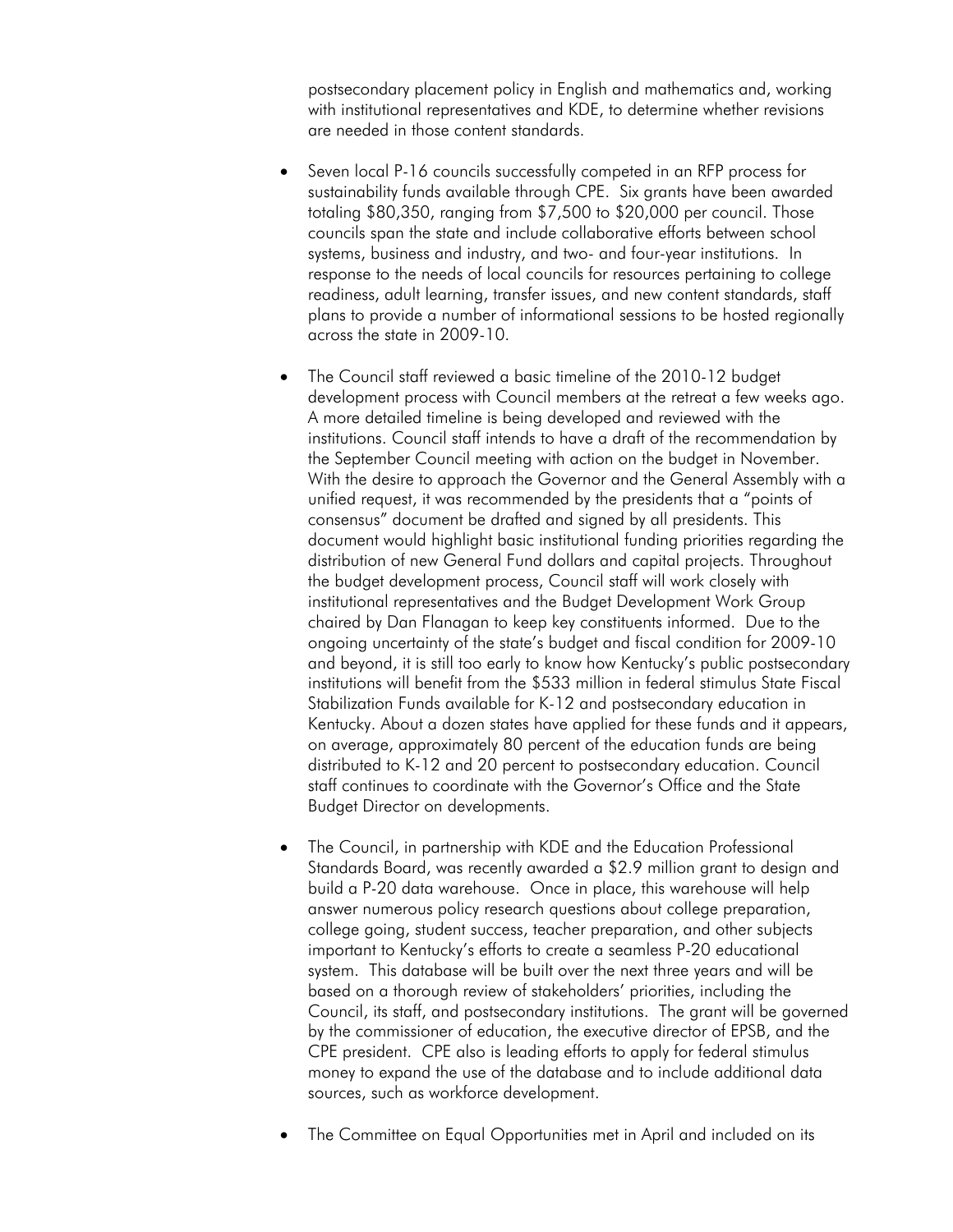agenda were conversations about development of a system diversity plan. At this point the CEO has had input from a number of organizations and individuals that have a vested interest in the focus of the plan. The committee plans to host several interim meetings to receive more input and may present a recommendation at the July CPE meeting. The committee will host two important activities that are designed to improve opportunities for minority students in the postsecondary education pipeline – the first at Murray State University June 8 and 9 and the second at UK June 12 and 13.

- As it approaches its ten-year anniversary, the Kentucky Virtual Library has initiated a strategic planning process called "Revisioning at 10 Years" or  $reV@10$ . The steering team is made up of representatives from all library sectors including public and independent colleges and universities, public libraries, and school libraries. The Strategic Planning Steering Team's charge is to examine the past and look to the future through the assessment of the ideals, operations, and relationships of the Kentucky Virtual Library in order to create a three-year plan for the benefit of the Commonwealth. The steering team will operate on the values of: (1) strong collaboration; (2) supporting the needs of education, work, and life in Kentucky; and (3) communication, transparency, and accountability. The planning process will take about six months with the final plan coming to the Council for approval in November.
- The Council staff has created and submitted to the Capital Planning Advisory Board the agency's 2010-16 capital improvements plan. Because of the nature of the planning process, the board is not asked to take action on the plan. The next steps in the process will be the review of the plan by the CPAB and eventually publication of a statewide capital improvements plan by that body in November 2009. The statewide plan is an advisory document and does not constitute the state's recommendation for 2010-12*.*
- A report on the status of two pools of money authorized by the 2008 General Assembly that could be used for capital construction was provided for information. The first pool, \$13.9 million for capital renewal and maintenance, has been allocated to the institutions and all institutions have identified projects to be implemented using the funds. This pool requires matching at various levels. The second pool is \$60 million in endowment match funds for which the General Assembly allowed institutional board of regents/trustees flexibility to designate a portion or its entire share to implement capital projects. Of the eight four-year institutions participating in this pool, five have chosen to use a portion of their money for capital (\$12.2 million), six have designated a share for endowment (\$29.5 million), one institution has yet to designate any of its funds, and there is \$18.3 million yet to be designated by the institutions. As the designations are completed and the information reported to the Council, staff will inform the appropriate executive and legislative branch agencies in order to allow institutions access to these funds to implement critical projects.
- Council members met in retreat on May 4 and 5 for a very productive set of discussions about a range of postsecondary issues, including funding, college readiness, transfer, strategic planning, and research. Four key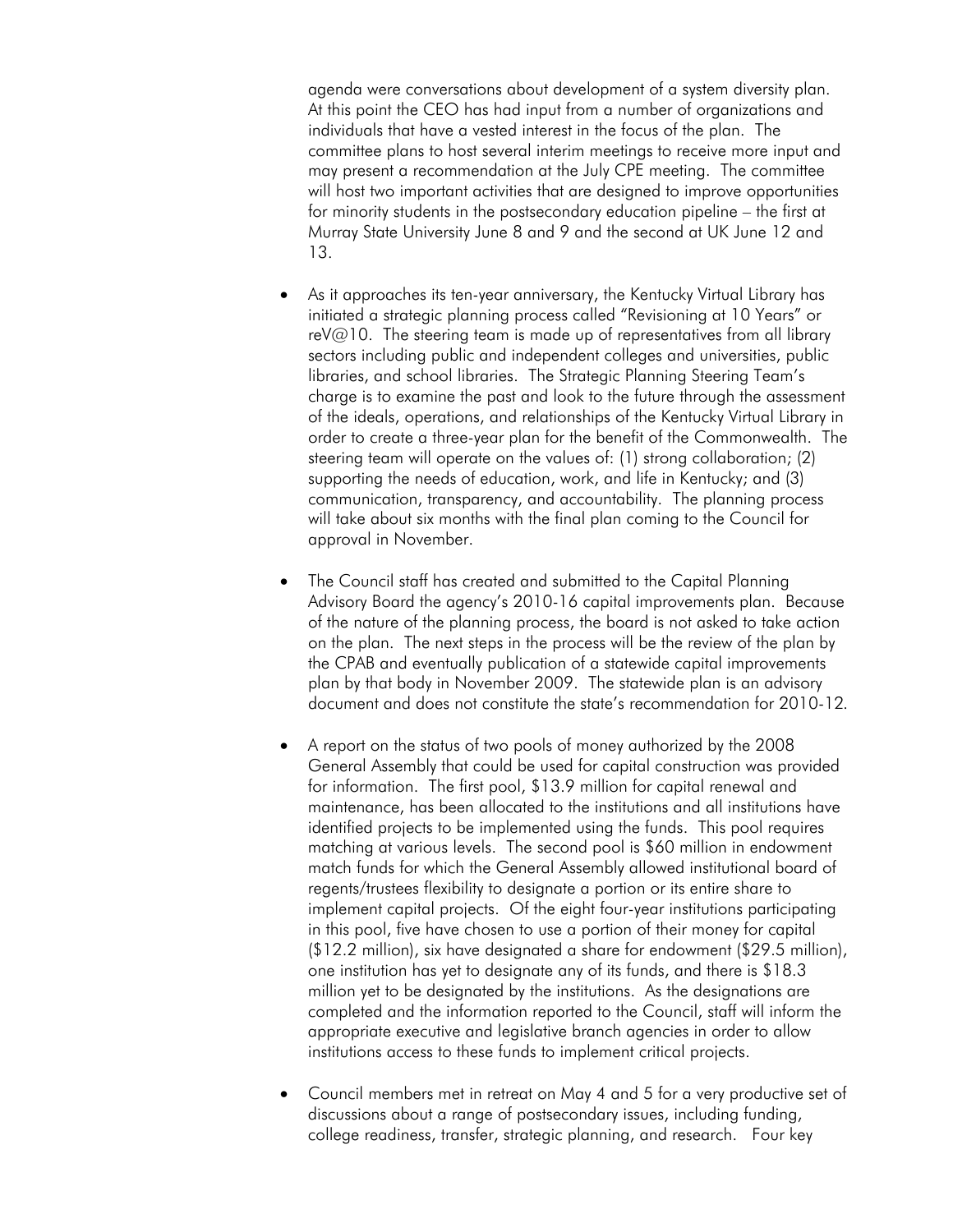members of the legislature – Education Committee chairs Senator Ken Winters and Representative Carl Rollins, House A&R chair Rick Rand, and Senate Judiciary chair Robert Stivers – talked about the upcoming General Assembly, budget issues, and the role and effectiveness of the Council in the legislative arena.

• Kentucky is one of 11 states qualifying to receive a Workforce Investment Act of 1998 incentive grant based on FY 07-08 performance. Kentucky Adult Education will work with the partner agencies to develop an application for the use of the \$851,748 grant. Kentucky has received these incentive funds six of the nine years of the act totaling \$8,793,202 for the Commonwealth.

2009-10 TUITION AND MANDATORY FEE RECOMMENDATIONS RECOMMENDATION: The staff recommended that the Council approve the 2009-10 tuition and mandatory fee rates and the requested exception to the nonresident rate floor for Eastern Kentucky University.

 EKU At the March 2009 meeting, Council staff recommended that the Council approve a 2009-10 resident undergraduate tuition and mandatory fee ceiling of 4 percent for the comprehensive universities, and that the public universities be allowed to submit for Council approval market competitive rates for graduate and first-professional students. The EKU proposal is in compliance with the 4 percent ceiling.

> At its November 2008 meeting, the Council established a floor for nonresident undergraduate tuition and mandatory fees of at least two times the resident undergraduate rate when it approved a collaborative process for setting 2009- 10 tuition and mandatory fee rates. That floor was reinforced at the March 2009 meeting, when the Council approved resident undergraduate tuition and mandatory fee ceilings by sector, and endorsed the previously established floor for nonresident undergraduate rates. EKU is requesting an exception to the nonresident rate floor for its undergraduate, nonresident targeted areas rate. The proposed 2009-10 targeted areas rate is \$9,984, or 1.58 times the resident rate.

 MOTION: Mr. Flanagan moved that the recommendation be approved. Ms. Miller seconded the motion.

VOTE: The motion passed.

 KCTCS RECOMMENDATION: The staff recommended that the Council approve the 2009-10 tuition and mandatory fee rates for the Kentucky Community and Technical College System.

> The KCTCS proposal is in compliance with the approved ceiling for a community or technical college (3 percent or 3.3 percent to allow for rounding to the nearest whole dollar). Both KCTCS's nonresident contiguous county rate and nonresident other rate comply with the Council's floor for nonresident rates.

 MOTION: Ms. Miller moved that the recommendation be approved. Ms. Moore seconded the motion.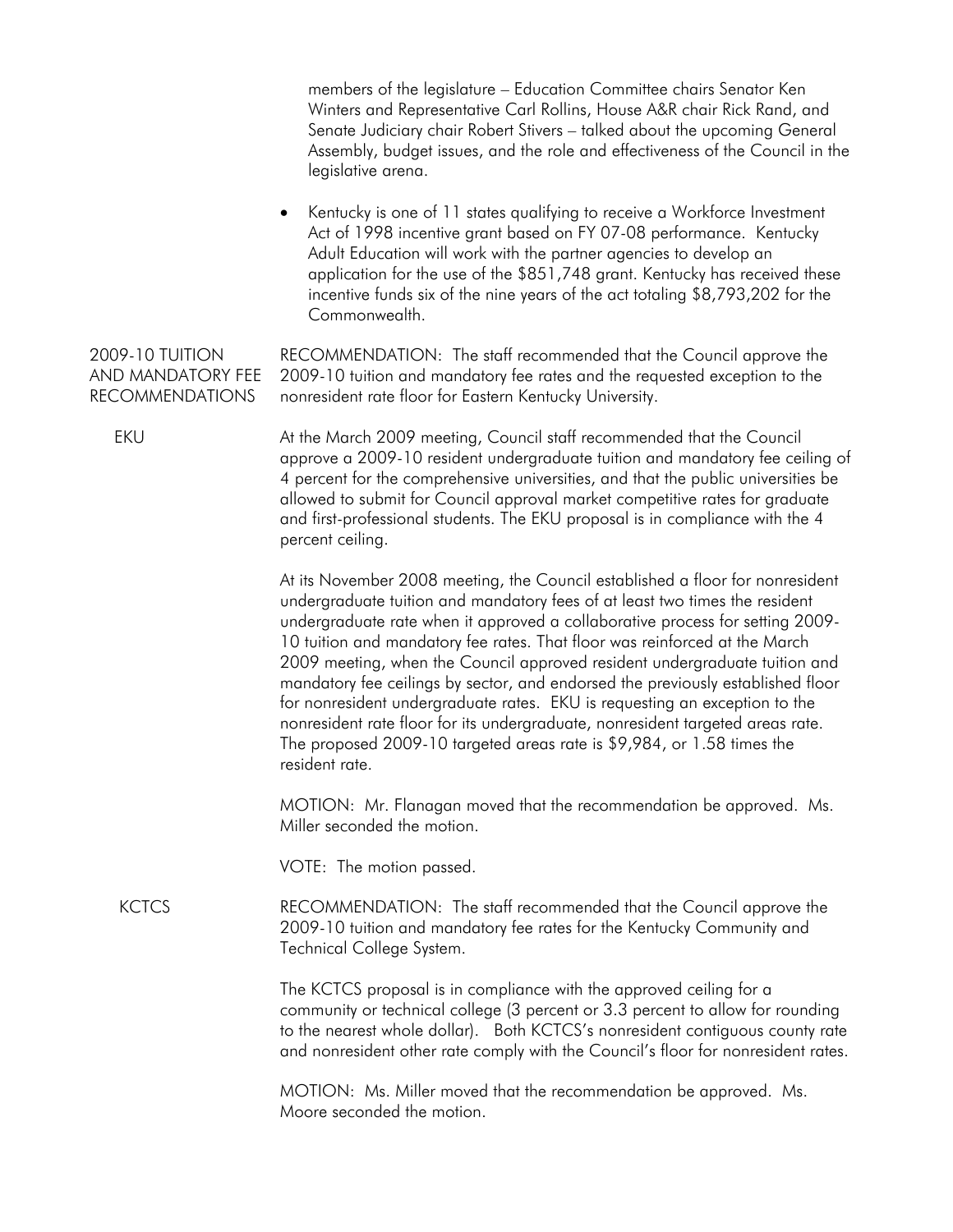|            | VOTE: The motion passed.                                                                                                                                                                                                                                                                                                                                                                                                     |
|------------|------------------------------------------------------------------------------------------------------------------------------------------------------------------------------------------------------------------------------------------------------------------------------------------------------------------------------------------------------------------------------------------------------------------------------|
| <b>KSU</b> | RECOMMENDATION: The staff recommended that the Council approve the<br>2009-10 tuition and mandatory fee rates for Kentucky State University.                                                                                                                                                                                                                                                                                 |
|            | The KSU proposal is in compliance with the 4 percent ceiling for comprehensive<br>institutions. KSU requested no exceptions to the nonresident undergraduate rate<br>floor established by the Council.                                                                                                                                                                                                                       |
|            | MOTION: Mr. Flanagan moved that the recommendation be approved. Ms.<br>Osborne seconded the motion.                                                                                                                                                                                                                                                                                                                          |
|            | VOTE: The motion passed.                                                                                                                                                                                                                                                                                                                                                                                                     |
| MoSU       | RECOMMENDATION: The staff recommended that the Council approve 2009-<br>10 tuition and mandatory fee rates for Morehead State University.                                                                                                                                                                                                                                                                                    |
|            | The proposed per credit hour rate submitted by MoSU is in compliance with the<br>4 percent ceiling. MoSU requested no exceptions to the nonresident<br>undergraduate rate floor established by the Council.                                                                                                                                                                                                                  |
|            | Mr. King noted that a number of the institutions are interested in transitioning<br>from their current model to this per credit hour pricing model. Recent<br>discussions have determined that base tuition be modeled on 15 hours. He<br>said that President Andrews and Morehead State are prepared to adjust their<br>model going forward to conform as a broader and consistent model is<br>developed across the system. |
|            | Governor Patton asked that a thorough discussion of the pros and cons of a per<br>credit hour pricing model take place before the tuition-setting process begins for<br>the next academic year.                                                                                                                                                                                                                              |
|            | Mr. Wattier said that Morehead reported that the per credit hour pricing model<br>has reduced the practice of "course shopping" by students. He said that<br>decreasing the amount of course shopping is beneficial to faculty members.                                                                                                                                                                                      |
|            | MOTION: Ms. Miller moved that the recommendation be approved. Ms.<br>Moore seconded the motion.                                                                                                                                                                                                                                                                                                                              |
|            | VOTE: The motion passed.                                                                                                                                                                                                                                                                                                                                                                                                     |
| MuSU       | RECOMMENDATION: The staff recommended that the Council approve the<br>2009-10 tuition and mandatory fee rates for Murray State University.                                                                                                                                                                                                                                                                                   |
|            | The proposal submitted by MuSU is in compliance with the 4 percent ceiling.<br>MuSU requested no exceptions to the nonresident undergraduate rate floor<br>established by the Council.                                                                                                                                                                                                                                       |
|            | Mr. King said that the staff had discussions with President Dunn and Chair Alan<br>Stout about Murray's interest in moving to a per credit hour pricing model. In<br>this coming year Murray and other interested institutions will come together with                                                                                                                                                                       |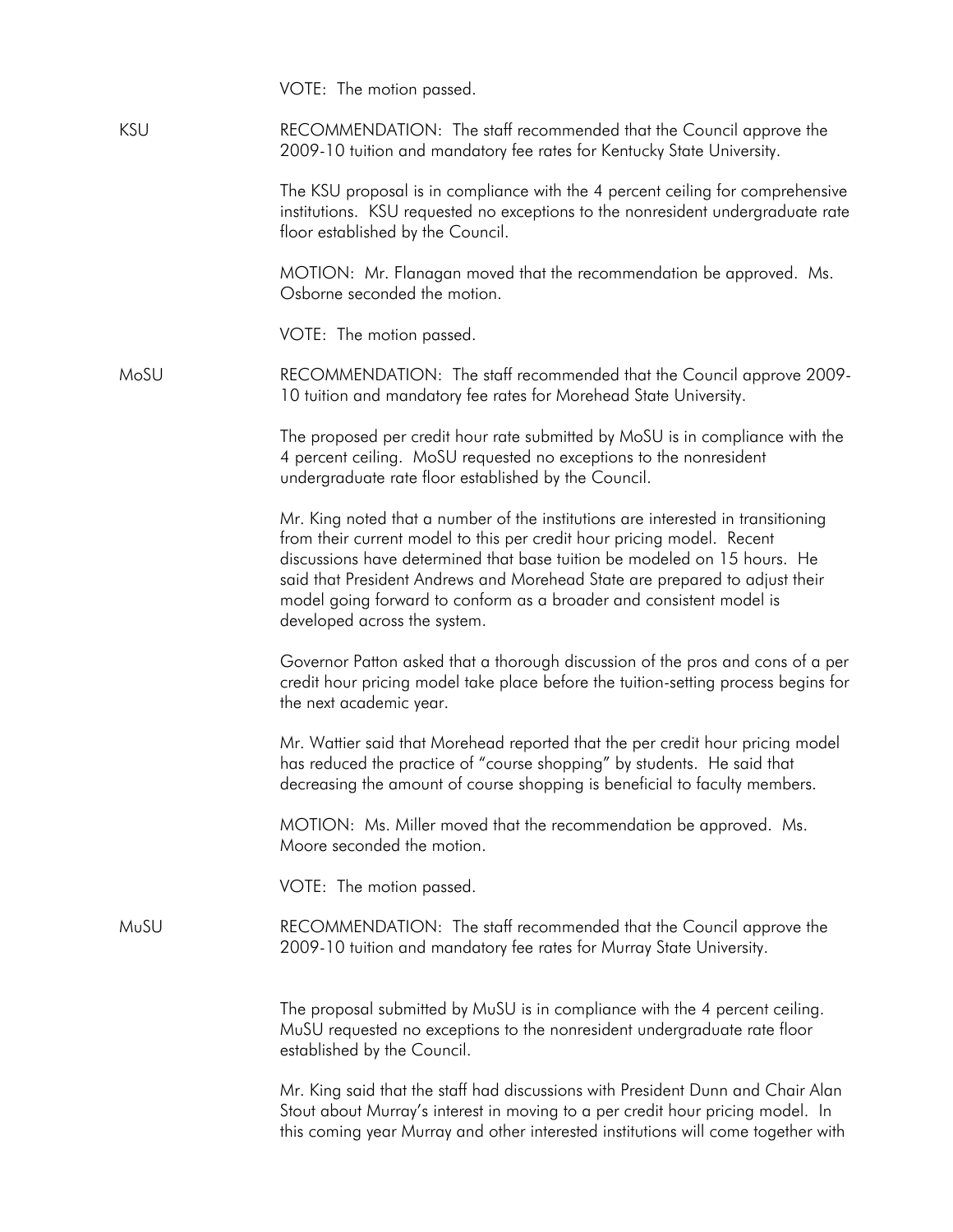|      | MoSU to build a consistent model and develop a method for transitioning to this<br>new model.                                                                                                                                                                                                                                                                                                                                                                                                                                                                                                                                                                                                                                                                                                                            |
|------|--------------------------------------------------------------------------------------------------------------------------------------------------------------------------------------------------------------------------------------------------------------------------------------------------------------------------------------------------------------------------------------------------------------------------------------------------------------------------------------------------------------------------------------------------------------------------------------------------------------------------------------------------------------------------------------------------------------------------------------------------------------------------------------------------------------------------|
|      | MOTION: Ms. Miller moved that the recommendation be approved. Mr.<br>Denton seconded the motion.                                                                                                                                                                                                                                                                                                                                                                                                                                                                                                                                                                                                                                                                                                                         |
|      | VOTE: The motion passed.                                                                                                                                                                                                                                                                                                                                                                                                                                                                                                                                                                                                                                                                                                                                                                                                 |
| UK   | RECOMMENDATION: The staff recommended that the Council approve the<br>2009-10 tuition and mandatory fee rates for the University of Kentucky.                                                                                                                                                                                                                                                                                                                                                                                                                                                                                                                                                                                                                                                                            |
|      | The proposal submitted by UK is in compliance with the 5 percent ceiling for the<br>research universities. UK requested no exceptions to the nonresident<br>undergraduate rate floor established by the Council.                                                                                                                                                                                                                                                                                                                                                                                                                                                                                                                                                                                                         |
|      | MOTION: Mr. Skaggs moved that the recommendation be approved. Ms.<br>Osborne seconded the motion.                                                                                                                                                                                                                                                                                                                                                                                                                                                                                                                                                                                                                                                                                                                        |
|      | VOTE: The motion passed.                                                                                                                                                                                                                                                                                                                                                                                                                                                                                                                                                                                                                                                                                                                                                                                                 |
| UofL | RECOMMENDATION: The staff recommended that the Council approve the<br>2009-10 tuition and mandatory fee rates for the University of Louisville.                                                                                                                                                                                                                                                                                                                                                                                                                                                                                                                                                                                                                                                                          |
|      | The proposal submitted by UofL is in compliance with the 5 percent ceiling for<br>research universities. UofL requested no exceptions to the nonresident<br>undergraduate rate floor established by the Council.                                                                                                                                                                                                                                                                                                                                                                                                                                                                                                                                                                                                         |
|      | MOTION: Mr. Flanagan moved that the recommendation be approved. Ms.<br>Osborne seconded the motion.                                                                                                                                                                                                                                                                                                                                                                                                                                                                                                                                                                                                                                                                                                                      |
|      | VOTE: The motion passed.                                                                                                                                                                                                                                                                                                                                                                                                                                                                                                                                                                                                                                                                                                                                                                                                 |
| WKU  | RECOMMENDATION: The staff recommended that the Council approve the<br>2009-10 tuition and mandatory fee rates and requested exceptions to the<br>nonresident rate floor for Western Kentucky University.                                                                                                                                                                                                                                                                                                                                                                                                                                                                                                                                                                                                                 |
|      | The proposal submitted by WKU is in compliance with the 4 percent ceiling for<br>the comprehensive universities. In line with what WKU proposed and the<br>Council approved last year for 2008-09, WKU requested an exception to the<br>nonresident rate floor for its undergraduate Tuition Incentive Program (TIP) rate.<br>The TIP rate is 1.25 times the in-state rate in comparison to the regular out-of-<br>state rate, which is 2.5 times the in-state rate. Campus officials also requested<br>an exception for a new Military and Veteran's Assistance Program rate that<br>allows active military, their dependents (if enrolled during a parent's active duty<br>or within six months of the end of a parent's active duty), and veterans who<br>reside outside Kentucky to attend WKU at the in-state rate. |
|      | MOTION: Ms. Moore moved that the recommendation be approved. Ms.<br>Osborne seconded the motion.                                                                                                                                                                                                                                                                                                                                                                                                                                                                                                                                                                                                                                                                                                                         |
|      | VOTE: The motion passed.                                                                                                                                                                                                                                                                                                                                                                                                                                                                                                                                                                                                                                                                                                                                                                                                 |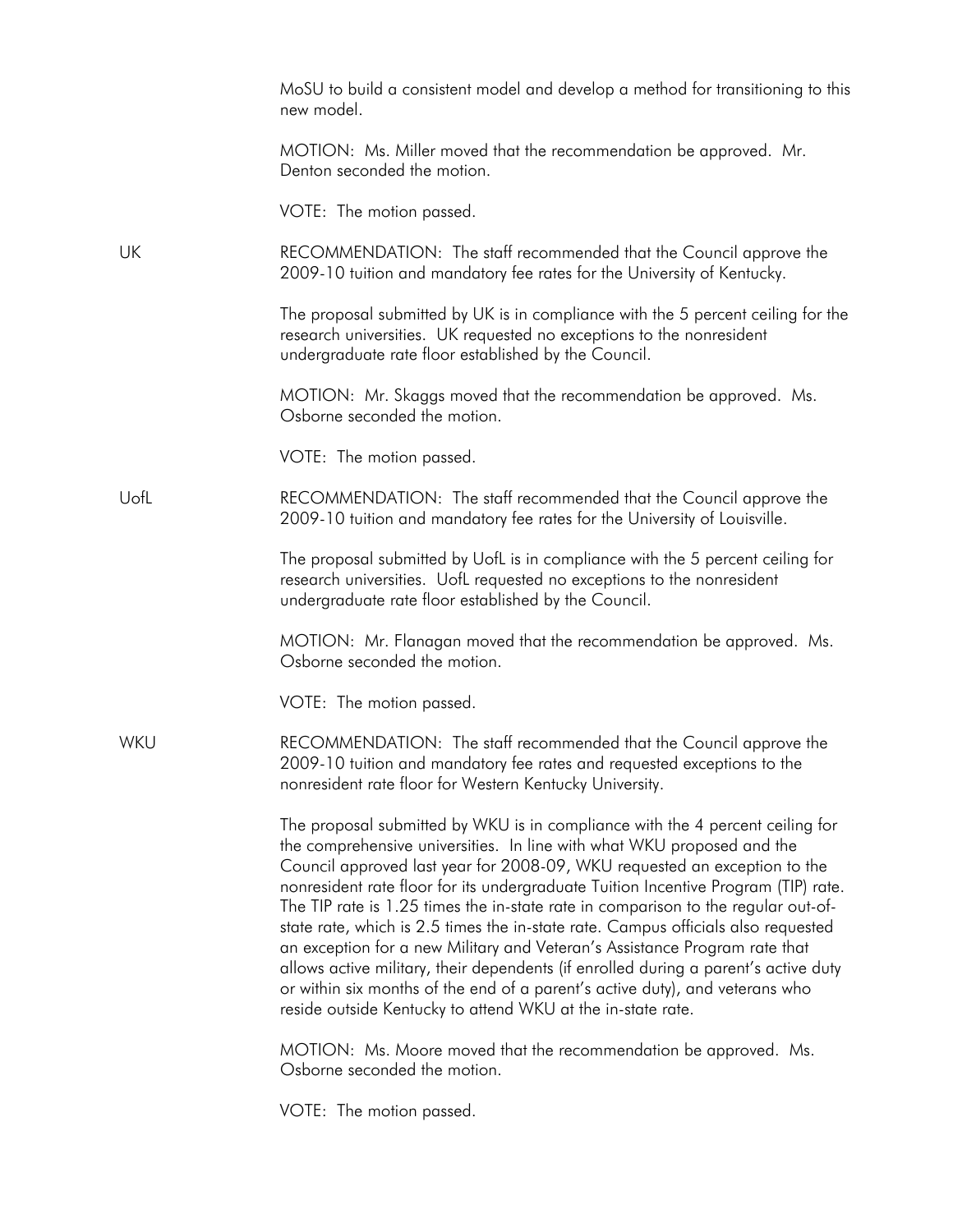| <b>TUITION RECIPROCITY</b><br><b>AGREEMENTS</b>                                 | RECOMMENDATION: The staff recommended that the Council:<br>1. Renew the Kentucky/Ohio tuition reciprocity agreements.<br>2. Amend the Northern Kentucky/Ohio tuition reciprocity agreement<br>adding Gateway Community and Technical College and the horticulture<br>and radiation science program at the University of Cincinnati to the<br>Northern Kentucky agreement.<br>3. Amend the Kentucky/Indiana tuition reciprocity agreement to include<br>Meade County, Kentucky, and the Carroll County campus of Jefferson<br>Community and Technical College.                                                          |
|---------------------------------------------------------------------------------|------------------------------------------------------------------------------------------------------------------------------------------------------------------------------------------------------------------------------------------------------------------------------------------------------------------------------------------------------------------------------------------------------------------------------------------------------------------------------------------------------------------------------------------------------------------------------------------------------------------------|
|                                                                                 | State tuition reciprocity agreements are arrangements between two or more<br>states where the students of a defined region in one state can enroll at identified<br>institutions (or in selected programs) in another state (and vice versa) for an in-<br>state tuition and fee charge and also may receive special treatment for<br>admission purposes. In general, the advantages of reciprocity agreements<br>include broader access and opportunity for citizens in a region, reduction of<br>unnecessary duplication of academic programs, and cost reduction by utilizing<br>academic programs in other states. |
|                                                                                 | MOTION: Ms. Miller moved that the recommendation be approved. Ms.<br>Osborne seconded the motion.                                                                                                                                                                                                                                                                                                                                                                                                                                                                                                                      |
|                                                                                 | VOTE: The motion passed.                                                                                                                                                                                                                                                                                                                                                                                                                                                                                                                                                                                               |
| <b>PROGRAM</b><br>PRODUCTIVITY REVIEW<br><b>REPORT</b>                          | RECOMMENDATION: The staff recommended that the Council accept the<br>program productivity review report, commend the universities and KCTCS for<br>their work in reviewing their academic programs, and authorize the Council staff<br>to work with the institutions to review the process and make recommendations to<br>the Council about future program productivity reviews.                                                                                                                                                                                                                                       |
|                                                                                 | Governor Patton said that the Council has a responsibility to convince the<br>General Assembly that postsecondary education is spending the state's money<br>in a responsible, effective, and efficient way. He said that he feels that the<br>Council is not fulfilling that responsibility.                                                                                                                                                                                                                                                                                                                          |
|                                                                                 | Mr. King said that what is missing is an agreement between CPE on behalf of<br>the institutions and the legislature as to what constitutes success. The General<br>Assembly's definition of efficiency is different than the Council's. He suggested<br>that the legislative staff and Council staff sit down on an informed basis to come<br>to an agreement on what should be measured that will satisfy the questions of<br>the members of the General Assembly.                                                                                                                                                    |
|                                                                                 | MOTION: Mr. Turner moved that the recommendation be approved. Ms.<br>Miller seconded the motion.                                                                                                                                                                                                                                                                                                                                                                                                                                                                                                                       |
|                                                                                 | VOTE: The motion passed.                                                                                                                                                                                                                                                                                                                                                                                                                                                                                                                                                                                               |
| KENTUCKY ADULT<br>LEARNER INITIATIVE<br><b>POLICY</b><br><b>RECOMMENDATIONS</b> | RECOMMENDATION: The staff recommended that the Council accept the<br>policy recommendations identified by the Kentucky Adult Learner Initiative<br>working groups.                                                                                                                                                                                                                                                                                                                                                                                                                                                     |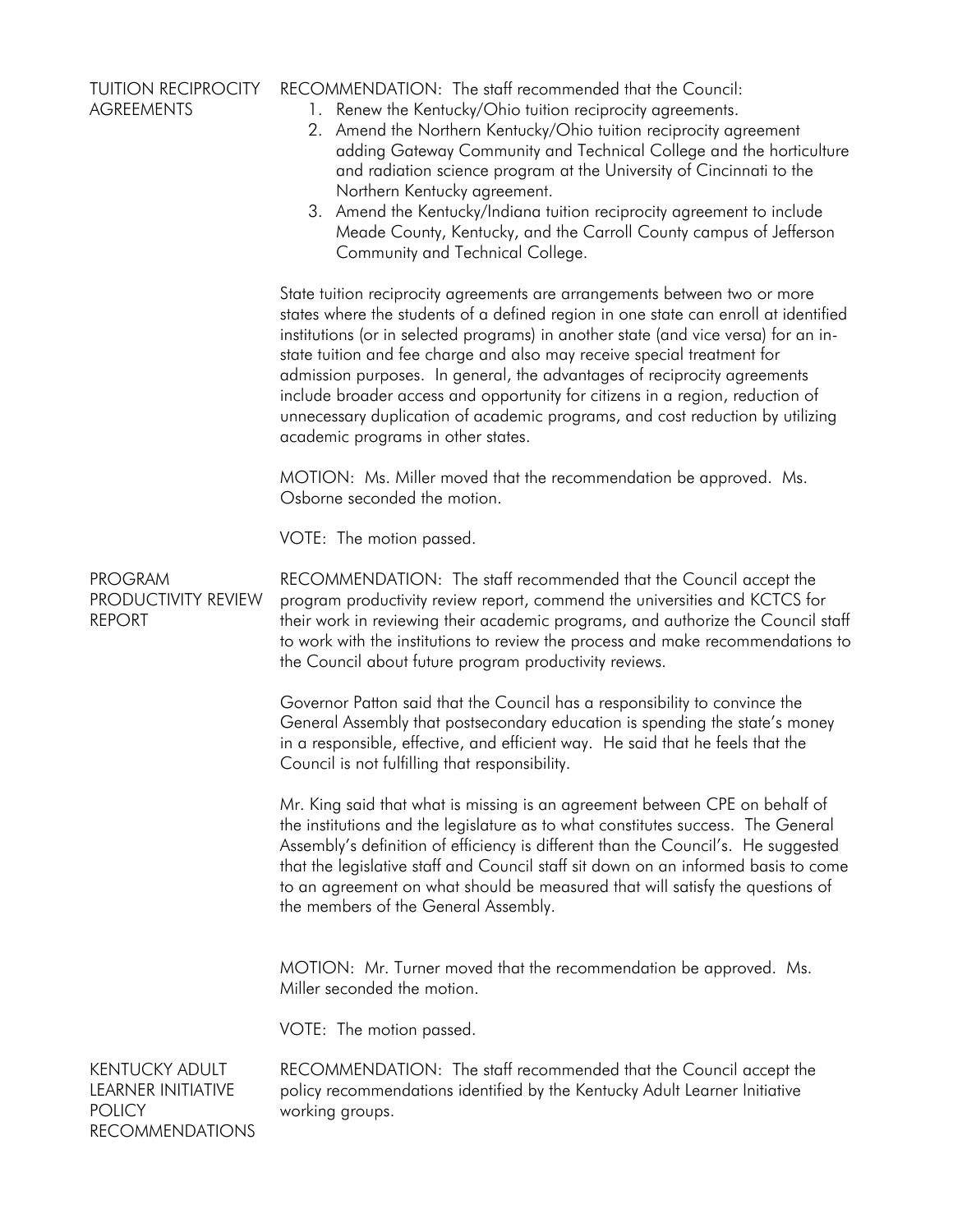As part of the Kentucky Adult Learner Initiative, which is funded by the Lumina Foundation for Education, working groups were formed and made these recommendations about three major policy issues identified by the Council's research:

To promote credit for prior learning for adult learners:

- All public postsecondary institutions should reevaluate and expand policies regarding the opportunity to earn credit for college-level experiential learning in one or more of its forms.
- Credit for prior learning must be transferrable among postsecondary institutions.
- All public postsecondary institutions should conduct ongoing awareness campaigns and professional development for administrators, faculty, and staff about prior learning assessment.
- All public postsecondary institutions should promote to external audiences the opportunity to earn credit for college-level experiential learning.

In terms of flexible academic programming:

- All public postsecondary institutions should develop flexible degree programs, based on state and national best practices, to meet the needs of adult students and employers. While many Kentucky institutions are already providing some flexible academic programming options, these programs should be expanded to include additional degree programs in high-need career fields.
- All public postsecondary institutions should offer a full range of accessible and comprehensive support services to adult learners participating in the flexible degree programs.

To address financial aid for adult students:

- The state should develop a strategy to increase the number of potential college students who complete the Free Application for Federal Student Aid. Options include partnering with tax preparers, one-stop career centers, adult education centers, and other organizations. Institutions could utilize Educational Opportunity Centers and TRIO offices to help students complete the FAFSA.
- Employers should be encouraged to offer Lifelong Learning Accounts (LiLAs) or other educational assistance benefits and develop personnel policies that can help adults as they pursue postsecondary education.
- The Commonwealth should fully fund existing financial aid programs.
- KHEAA should distribute Go Higher grants only after College Access Program (CAP) funds are exhausted.

The three groups collectively identified some general recommendations as well:

- Each public postsecondary institution should have an adult learner advocate on its campus.
- All public postsecondary institutions should develop incentives for faculty and staff participation in professional development that raises their awareness of the unique needs of adult learners.
- Kentucky needs a coordinated statewide college outreach strategy to reach adults.
- Kentucky needs one comprehensive, user-friendly college access Web site that adequately serves adult learners. Relevant parties should evaluate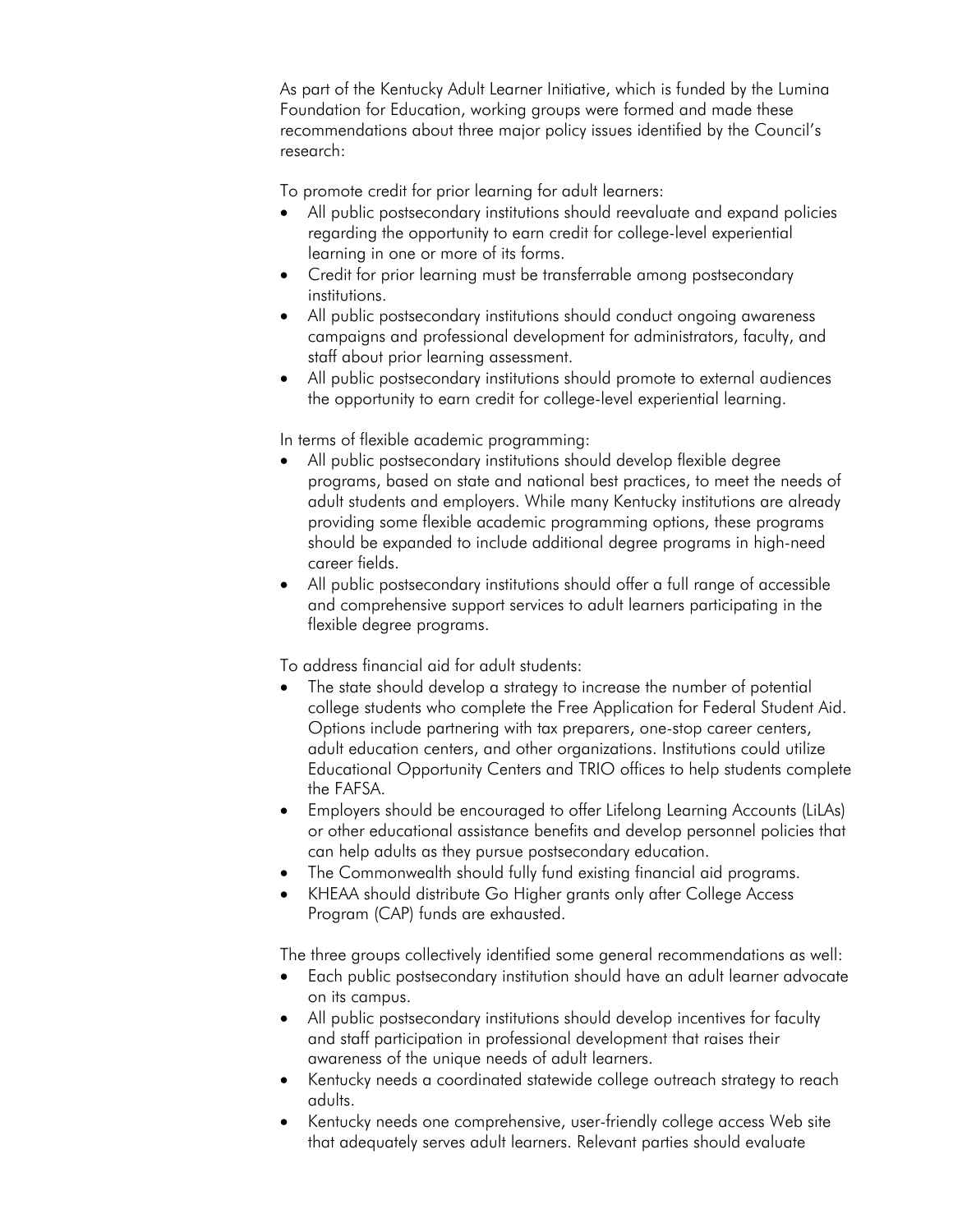existing Web sites and either combine best aspects into one of the existing Web sites or create a new statewide Web site.

 Council staff consulted with various public institutional leaders and decided to first focus on recommendations related to credit for prior learning. These recommendations are relatively low cost but could have a major impact on adults' efforts to complete baccalaureate degrees. With Lumina Foundation funding, the Council will facilitate professional development workshops related to credit for prior learning on each university campus, as well as some KCTCS campuses. Concurrent with this professional development, Council staff will work with institutions to evaluate policies related to credit for prior learning as recommended by the Kentucky Adult Learner Initiative working groups.

 MOTION: Mr. Wattier moved that the recommendation be approved. Ms. Osborne seconded the motion.

VOTE: The motion passed.

RECOMMENDATION: The staff recommended that the Council approve 2008- 09 regional grant funding for Eastern Kentucky University.

REGIONAL **STEWARDSHIP** REGIONAL GRANTS: 2008-09 FUNDING RECOMMENDATION, EKU

At its May 2008 meeting, the Council recommended that FY 2009-10 regional grant funds be dependent upon successful implementation of the infrastructure plan submitted by Eastern Kentucky University as well as adequate progress on activities outlined in the revised regional grant proposal. The Council staff reviewed EKU's progress report on the implementation of its infrastructure plan to support regional stewardship activities, determined that sufficient progress has been made, and recommended that FY 2009 regional grant funds of \$288,000 be approved for EKU. A progress report on the implementation of activities outlined in the university's regional grant proposal is due June 15, 2009. Regional grant funds for FY 2010 will depend on adequate progress towards the objectives of the regional grant proposal. Council staff will review that progress report to determine if adequate progress has been made and make a funding recommendation to the Council.

 MOTION: Ms. Miller moved that the recommendation be approved. Ms. Moore seconded the motion.

VOTE: The motion passed.

**STUDENT TECHNOLOGY** LEADERSHIP PROGRAM The Kentucky Virtual Library recently announced the winners of the sixth annual "Create a KYVL Video" contest for students of Kentucky's K-12 public schools. KYVL holds this contest annually to showcase the creative work of Kentucky's students and to put a spotlight on Student Technology Leadership Program coordinators and students. STLP™ is a project-based learning program that empowers students in all grade levels to use technology in and out of the classroom. The winning videos were played at the meeting.

MAY 2009 **GRADUATES** Mr. King said that the Council staff is still gathering information on the number of degrees and credentials awarded in 2009 spring commencements. This information will be shared with the Council members when available.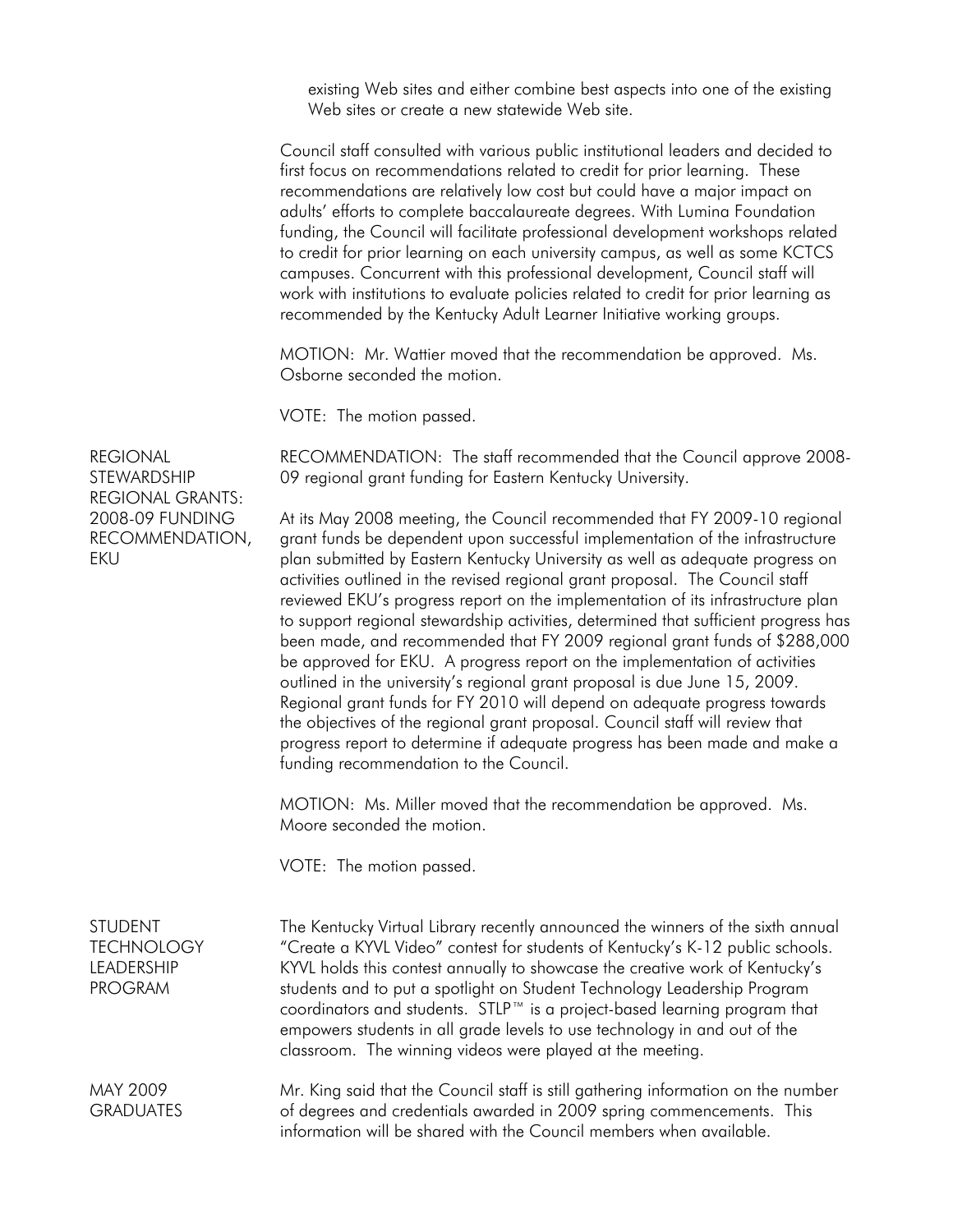| <b>RESOLUTIONS OF</b><br><b>SERVICE</b>    | Mr. Turner read a resolution honoring and commending Mark Wattier for his<br>service to the Council. His term as a faculty representative to the Council<br>expires June 30, 2009.                                                               |
|--------------------------------------------|--------------------------------------------------------------------------------------------------------------------------------------------------------------------------------------------------------------------------------------------------|
|                                            | MOTION: Mr. Flanagan moved that the resolution be adopted. Ms. Osborne<br>seconded the motion.                                                                                                                                                   |
|                                            | VOTE: The motion passed.                                                                                                                                                                                                                         |
|                                            | Governor Patton read a resolution thanking Mike Seelig for his service to the<br>Council as interim vice president for academic affairs.                                                                                                         |
|                                            | MOTION: Ms. Miller moved that the resolution be adopted. Mr. Denton<br>seconded the motion.                                                                                                                                                      |
|                                            | VOTE: The motion passed.                                                                                                                                                                                                                         |
|                                            | Resolutions also were presented for Council members Peggy Bertelsman and<br>John Hall and Interim Commissioner of Education Elaine Farris.                                                                                                       |
|                                            | MOTION: Mr. Wattier moved that these resolutions be adopted. Ms. Moore<br>seconded the motion.                                                                                                                                                   |
|                                            | VOTE: The motion passed.                                                                                                                                                                                                                         |
| <b>REPORTS FROM</b><br><b>INSTITUTIONS</b> | Governor Patton called attention to the reports from the institutions which were<br>included in the agenda materials.                                                                                                                            |
| <b>CPE PRESIDENT</b><br><b>EVALUATION</b>  | Governor Patton said that the process for conducting the annual evaluation of<br>the Council president is being developed, and an update will be given at the<br>July meeting.                                                                   |
| <b>OVERSIGHT OF CPE</b><br><b>EXPENSES</b> | Governor Patton has talked with Council staff about the process for monitoring<br>Council expenses. The staff will develop a regular reporting mechanism to<br>provide information to Governor Patton and members of the Executive<br>Committee. |
| <b>NEXT MEETING</b>                        | The next meeting is July 23 and 24 at Berea College.                                                                                                                                                                                             |
| <b>ADJOURNMENT</b>                         | The meeting adjourned at 11:45 a.m.                                                                                                                                                                                                              |
|                                            | * * * * * * *                                                                                                                                                                                                                                    |

 The Council met May 22, 2009, at 8:30 a.m. for a work session prior to the regular meeting. These topics were discussed:

• Mark Wattier discussed *Student Success in State Colleges and Universities: A Matter of Culture and Leadership*, a 2005 report published by the American